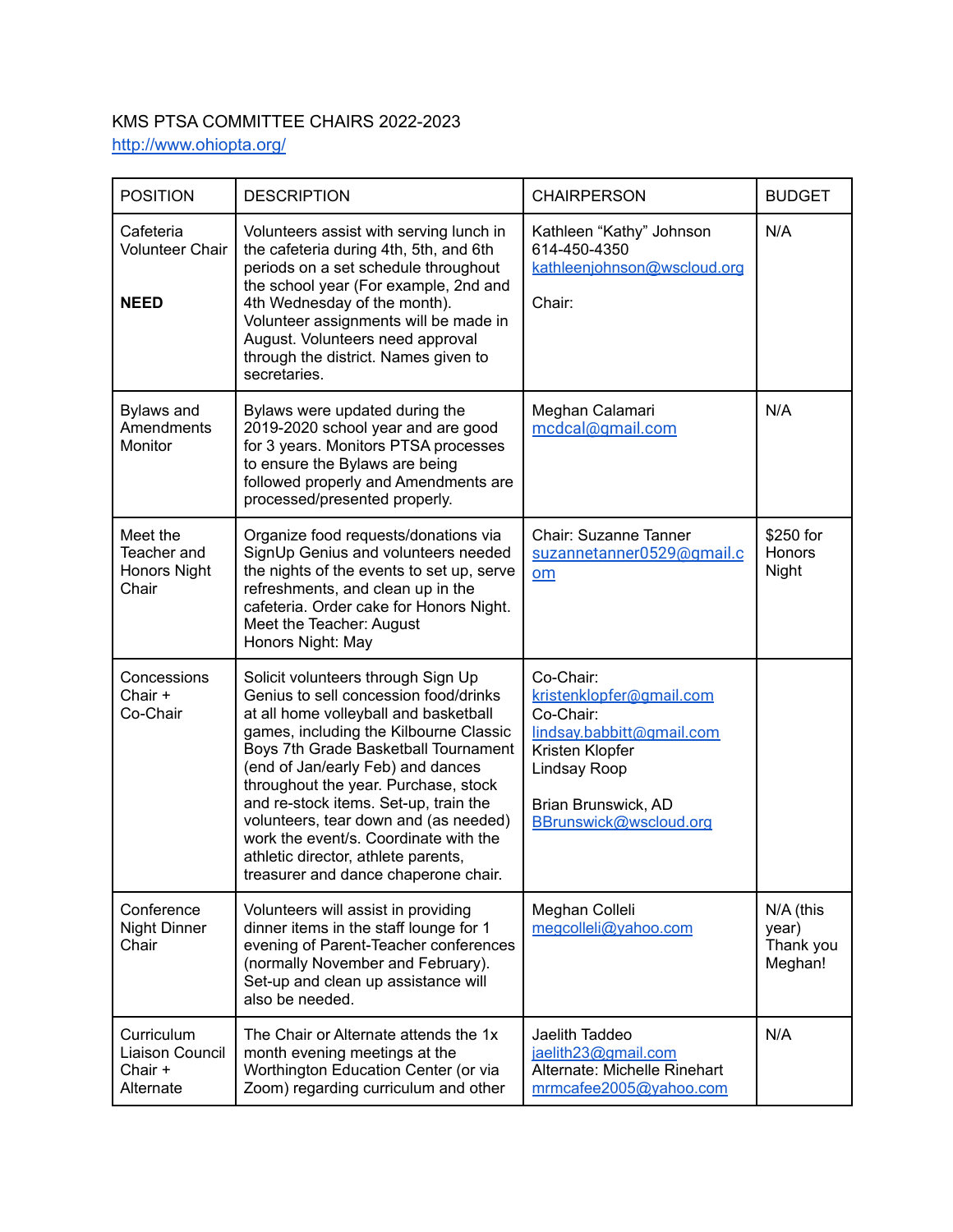|                                                     | school issues. They will report<br>important information at the KMS<br>PTSA meetings.                                                                                                                                                                                                                                                                              |                                                                                                    |                                   |
|-----------------------------------------------------|--------------------------------------------------------------------------------------------------------------------------------------------------------------------------------------------------------------------------------------------------------------------------------------------------------------------------------------------------------------------|----------------------------------------------------------------------------------------------------|-----------------------------------|
| 8th Grade<br>Party Chair                            | 8th grade parent volunteers assist the<br>Chair with the theme planning and the<br>coordination of all aspects of the 8th<br>grade end of the year party. Planning<br>meetings begin in February.                                                                                                                                                                  | Chair: Emily Brown<br>Co-Chair: Jenny Fuerst<br>emily holmes ot@yahoo.com<br>jennyfuerst@gmail.com | \$2500                            |
| Membership<br>Chair                                 | Attend Cardinal Flight event at school<br>in August using Stripe, cash, and<br>checks for membership dues. Names<br>and email addresses are collected.<br>Inputs new membership information<br>into the Ohio PTA Memberhub website<br>and works with the Treasurer to pay<br>dues in September and by November<br>30th. \$10 for teachers and \$15 for<br>families | Mindy Go<br>Mindy go@hotmail.com                                                                   | N/A                               |
| PTA Council<br>Chair +<br>Alternate                 | The Chair or Alternate attend once per<br>month evening meetings at the<br>Worthington Education Center (or via<br>Zoom) with other PTA/PTO reps from<br>all other Worthington schools. They will<br>report important information at the<br>KMS PTSA meetings.                                                                                                     | Chair: Sarah Kuhnell<br>miamischu@gmail.com                                                        | N/A                               |
| Reflections<br>Chair                                | Volunteers work with Chair to publicize<br>the Reflections program, gather<br>student artistic projects, coordinate the<br>projects for judging and communicate<br>with participating students/parents. On<br>the Ohio PTA site, go to the Program<br>Tab and then click on Reflections.<br>Entries due in January.                                                | Chair: Maria Andersen<br>mariakalinke@hotmail.com<br>Ohio PTA site forms:<br>www.ohiopta.org       | Pay to the<br><b>PTAC</b><br>\$50 |
| <b>Vice President</b>                               | Supports efforts of the president and<br>stand-in for the president if necessary.<br>Run the online auction and other<br>fundraising initiatives.                                                                                                                                                                                                                  | <b>Wendy Swonger</b><br>wswon01@aol.com                                                            | N/A                               |
| Co-Vice<br>President/<br>Fundraising<br><b>NEED</b> | Supports efforts of the vice-president,<br>including running the online auction<br>and other fundraising initiatives.                                                                                                                                                                                                                                              |                                                                                                    | N/A                               |
| President                                           | Oversees the overall operation of the<br>PTSA. Be available to officers.<br>committee chairs and staff for<br>questions and create meeting<br>agendas. Run monthly meetings.                                                                                                                                                                                       | Lesley Cross<br>lesleyacross@gmail.com<br>kmspta@wscloud.org                                       | N/A                               |
| <b>Treasurer</b>                                    | Process all payments and receipts.                                                                                                                                                                                                                                                                                                                                 | Katie Dasta                                                                                        | N/A                               |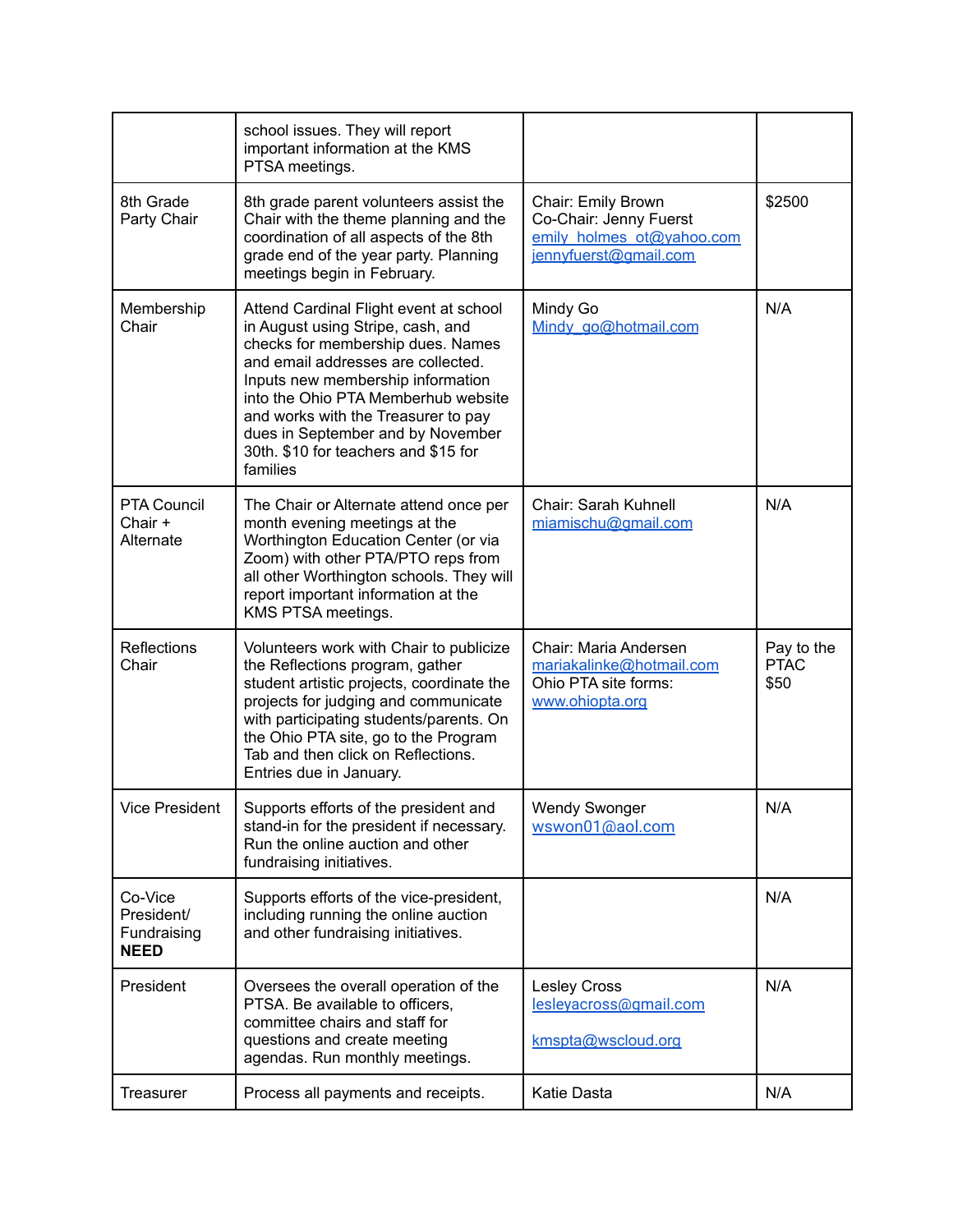|                                                                  | Work in Money Minder program to run<br>and review monthly reports, to be<br>voted on at monthly meetings. Submit<br>annual IRS form in November.                                                                                                                                                             | kedasta@hotmail.com                                                                                                                                          |                                                              |
|------------------------------------------------------------------|--------------------------------------------------------------------------------------------------------------------------------------------------------------------------------------------------------------------------------------------------------------------------------------------------------------|--------------------------------------------------------------------------------------------------------------------------------------------------------------|--------------------------------------------------------------|
| <b>Staff</b><br>Appreciation<br>Chair and<br>Co-Chair            | Volunteers assist with donations,<br>snacks, meals, appreciation gifts,<br>set-up, and clean-up for the KMS Staff<br>Appreciation Week in May. Planning<br>and donation requests begin in March.<br>Oversees Sunshine Fund for support to<br>staff or parents in a time of need.                             | Sarah Mullen<br>sarahmullen7@gmail.com                                                                                                                       | \$500                                                        |
| Spirit Wear<br>Chair                                             | Attends Cardinal Flight event at school<br>in August with clothing samples and<br>order forms. Volunteers assist with item<br>selection, processing/delivering of<br>orders and attending KMS events for<br>promotion/sales. Fall and Spring sales                                                           | Chair: Sarah Mehling<br>Sarah@styledspacesbysarah.c<br>om                                                                                                    | N/A                                                          |
| Staff<br>Mini-Grants<br>Chair                                    | A committee of volunteers work with<br>the Chair to review the submitted Staff<br>Mini-Grant applications and make<br>decisions on what mini grants will be<br>awarded. Twice per school year, Fall<br>and Spring. (Consideration for the<br>development of an additional Amazon<br>teacher wish list.)      | Jen Reis<br>jen@polkadot-spot.com                                                                                                                            | \$2,000                                                      |
| Secretary                                                        | Take notes at each PTSA meeting and<br>produce minutes to be voted on at the<br>final meeting. Submit the final version<br>to the KMS office to be uploaded onto<br>the school website.                                                                                                                      | Angie Courtwright<br>amcourtwright@gmail.com                                                                                                                 | N/A                                                          |
| Name-A-Seat<br>Fundraiser<br><b>NEED</b>                         | Oversees the program, which offers<br>families the opportunity to have a brass<br>nameplate on an auditorium seat. The<br>Chair organizes orders, purchases<br>plates, and plans for installation. \$25<br>per family nameplate. Corporate \$--<br>Can use Square site or Memberhub for<br>orders.           | Company: Capital Awards<br>http://www.capital-awards.com/<br>index.html                                                                                      | N/A                                                          |
| Diversity,<br>Equity, and<br><b>Inclusion Chair</b><br>+ members | The Chair and members may be asked<br>to contact/organize guest speakers,<br>serve as a community liaison for<br>resources, help students put their<br>interests into action by researching<br>community opportunities, help organize<br>a school-wide event, and attend 1<br>meeting a month, or as needed. | Chair: Sarah Kuhnell<br>Sarah: miamischu@gmail.com<br>Brennan O'Neill and Caitie<br>Christel (Faculty Leads)<br>BOneill@wscloud.org<br>CChristel@wscloud.org | \$300 for<br>conference<br>$+ ?$ for<br>school<br>wide event |